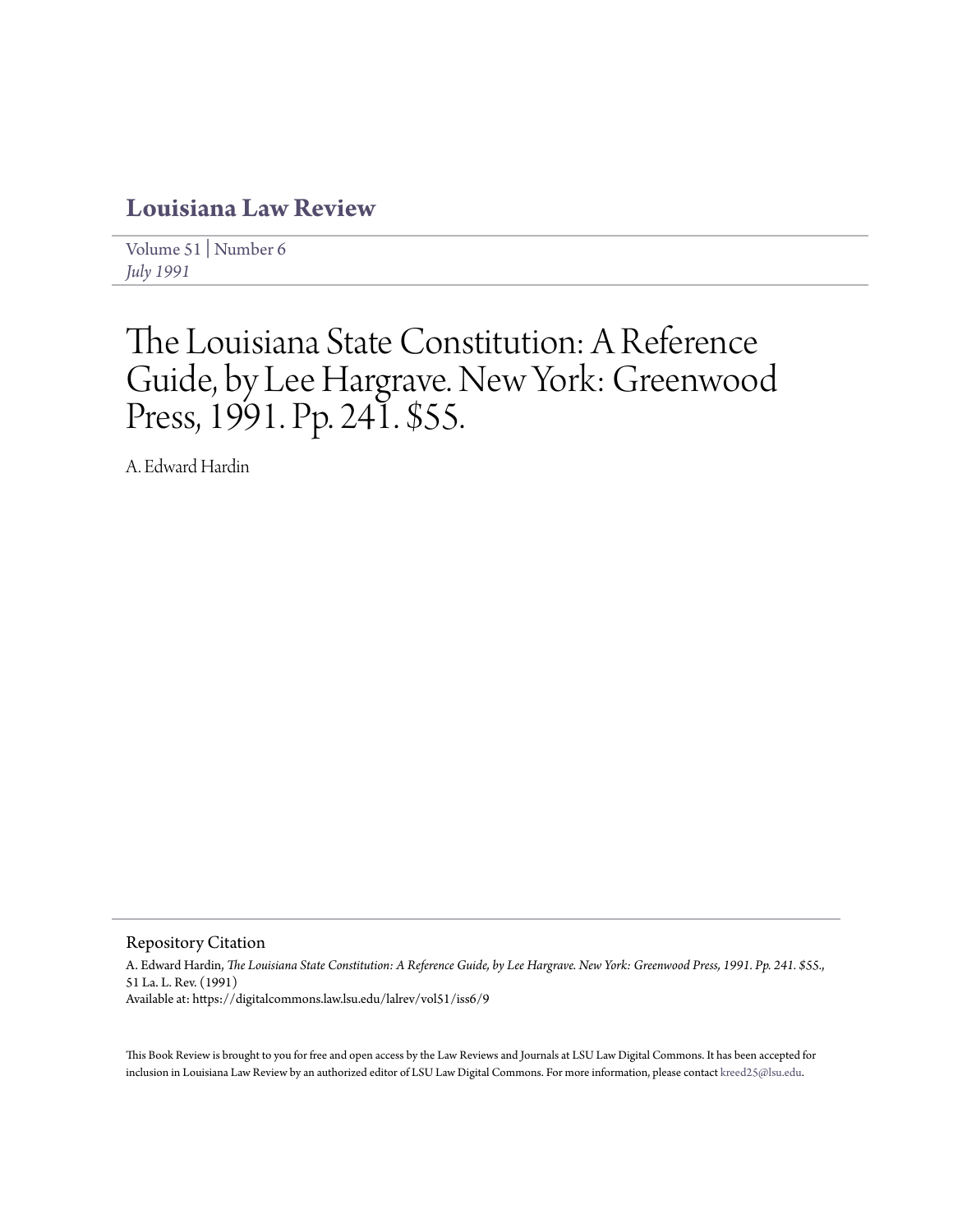## **BOOK REVIEW**

The Louisiana State Constitution: **A** Reference Guide, **by** Lee Hargrave. New York: Greenwood Press, **1991. Pp.** 241. **\$55.**

*A. Edward Hardin\**

The Greenwood Press is the pre-eminent publisher of state constitutional materials. The commissioning of Lee Hargrave, Louisiana's most distinguished constitutional scholar, to represent Louisiana in the Reference Guide Series is appropriate. This book fills the gap in the national literature occasioned **by** widespread state constitutional revisions of the 1960's and early 1970's.' This series, together with Greenwood Press publications of state convention proceedings, are primary tools for political science, philosophical and legal exegesis and constitutional research for the last quarter of the twentieth century.2

The Hargrave work lends the flavor of a "James Madison Journal." Like Madison, Hargrave is not merely a detached scholar but rather

**1.** For example, see R. Connors, The Process of Constitutional Revision in New Jersey: 1940-1947 (National Municipal League, State Constitutional Convention Series No. 4, **1970);** John P. Wheeler, Jr., editor, Salient Issues of Constitutional Revision (National Municipal League, **1961).** These works, funded through a Ford Foundation grant, are numbers in two series offering a political science view of the processes of constitution making together with some historical overview. The Reference Guide series has, to date, concentrated on successful revisions rather than failed efforts. **G.** Alan Tarr, general editor of the series, notes since **"1960** ten states. **. .** have adopted new constitutions... **,"** The Louisiana State Constitution: **A** Reference Guide, at xviii. Louisiana is thus part of the main stream of state constitutionalism.

2. Professor Hargrave reviews the historical and legal sources of Louisiana Constitutional Law in Part **I** of this volume. The brevity of this section and its orientation to political history provide an excellent capsule of information. What is lost is the impact of the material received **by** the Constitutional Convention of **1973.** It was the beneficiary of the work of the Louisiana Law Institute prepared as **A** Projet of a Constitution and maintained **by** the Secretary of State for distribution to delegates from the time of its publication in 1954 until the Convention was called to order in **1973.** In many respects a model of Louisiana politics of self-interest, the Projet was an invaluable tool in both the historical and practical development of our present constitution.

Copyright **1991, by LOUISIANA** LAW REVIEW.

**<sup>\*</sup>** Member, Louisiana State Bar Association. Former director of the Louisiana Constitutional Convention Records Commission and former assistant clerk of the Louisiana Constitutional Convention of **1973.**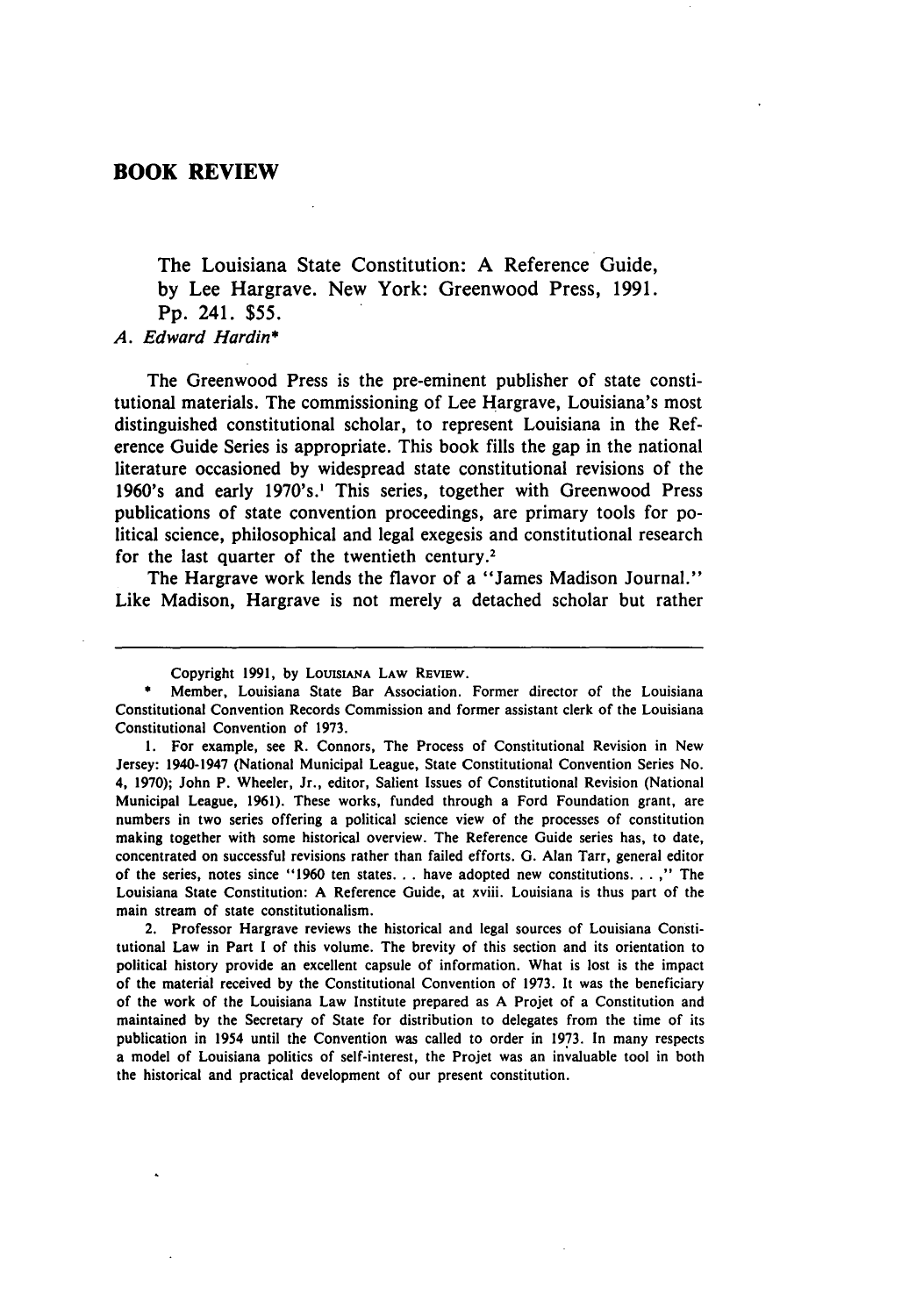was a participant in the legal/political drama of the Louisiana Constitutional Convention of 1973.<sup>3</sup> His insights into the various articles and sections are therefore more persuasive, despite the brevity of the analysis, than those of other commentators who did not experience the Constitutional Convention of 1973 on a daily basis.4

This book is arranged in the tradition of the glossators with a brief reflection on each section of the constitution. In an older printed tradition the analysis would have appeared as marginal notes. This "petite gloss" is bracketed **by** a preface, an historical review and a bibliographical essay. These "brackets" are important not only for their content but also because of the growing legal awareness of the importance of legal history in sound exegesis. From those chapters the legal scholar and practicing attorney can find guidance to the historical record of the constitutional convention, an archival process in which Professor Hargrave participated.' Effectively this volume is a Proces of a treatise on Louisiana Constitutional Law.

Sufficient time has passed since the adoption of the constitution to allow for the full maturation of the judgments of legal and historical scholarship. No one in the field is better equipped for the task of the

4. See Hargrave, The Declaration of Rights of the Louisiana Constitution of 1974, 35 La. L. Rev. **1** (1974); Hargrave, The Judiciary Article of the Louisiana Constitution of 1974, **37** La. L. Rev. **765 (1977);** Hargrave, "Statutory" and "Hortatory" Provisions of the Louisiana Constitution of 1974, 43 La. L. Rev. 647 **(1983)** for the more fulsome style of the Hargrave literature. These articles form the core for research in the Constitutional articles they embrace. Professor Hargrave brings together in them articulate, reasoned insights that are the core of reasoned exegesis. These writings have so influenced our courts that they have been cited in over **100** cases. "Professor Hargrave says **... "** is the preface of many Louisiana constitutional briefs, arguments and opinions. The other literature cited at 221 has not been so received.

**5.** Professor Hargrave was a member of the Louisiana Constitutional Convention Records Commission under whose auspices the Records of the Louisiana Constitutional Convention of **1973** were published. See La. Acts **1972** Act 2, as amended, 1974, reproduced in Vol. I of West's Louisiana Constitution Annotated, at 154 **(1977).** During its tenure and prior to publication of the documents, the Commission as custodian of the records produced **by** the convention was "keeper of the constitution" and provided the historical documents on every major constitutional case decided from 1974 through **1978.** These documents remain important exegidical tools for teachers, judges and lawyers today.

**<sup>3.</sup>** The Louisiana State Constitution **: A** Reference Guide, at xxi. Having "been there" is a bit of modest understatement on Professor Hargrave's part. His participation in the process of drafting and the adoption of the provisions of Articles **I, II ,** V, XI, **XII,** XIII and **XIV** was of critical importance in the shaping of the document finally adopted **by** the Convention and the people. Not only did he provide "substantive" support to the committees on Bill of Rights and Elections and the Judiciary Committee, his contribution to committee on Style and Drafting, chaired **by** Justice Albert Tate was significant. From Style and Drafting Louisiana has established the primary rules of constitutional interpretation in use today. (See, for example, Board of Elementary and Secondary Educ. v. Nix, 347 So. 2d 147 (La. **1977)).**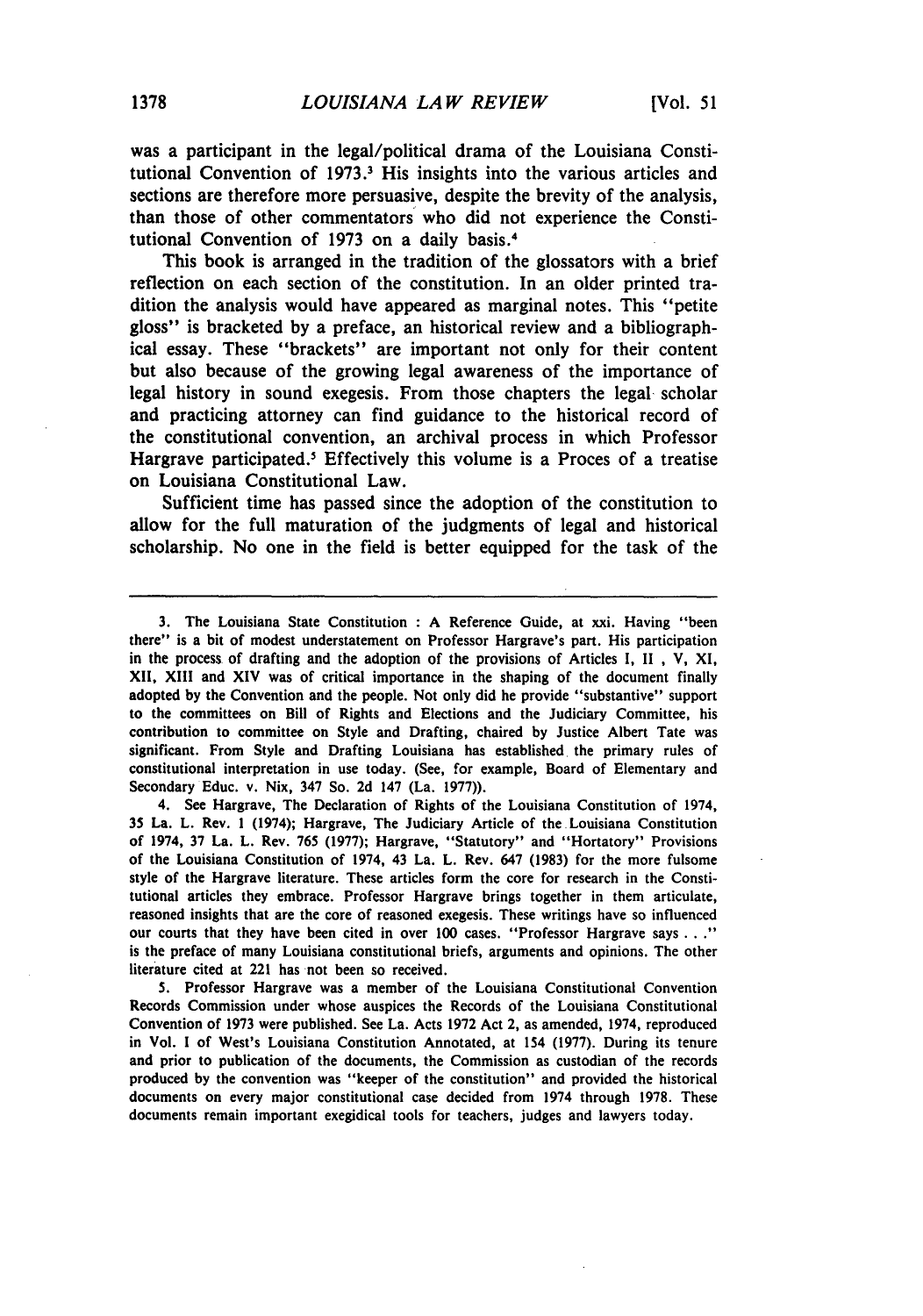"grand gloss" than Professor Hargrave who brings the proper balance of knowledge and experience to such a task. There should be a true treatise on the Louisiana Constitution to assist practitioners in their labors in the field. What is needed is a reflection on the constitution as a document together with its jurisprudence indicating its assimilation into the common body of legal knowledge. That assimilation is an underlying goal of this generation of state constitutional scholars. Justice Albert C. Tate, of blessed memory, bequeathed a constitutional legacy to Professor Hargrave, myself, and a generation of students whom he influenced. "We need to learn to think constitutionally," he often said. That dogma coming from behind a cloud of smoke wreathed in a green accountant's eyeshade is more easily adhered to with the proper jurisprudential and scholarly tools.<sup>6</sup> What that demands today is filling the gap in our resources with the publication of the constitutional volume in the West series of Civil Law Treatises. The current work is but a preliminary step in that process.

<sup>6.</sup> Judge Tate was a delegate to the Constitutional Convention of **1973** and served not only on the Judiciary Committee but as chairman of the committee on Style and Drafting. From that position he with the advice and counsel of Professor Hargrave molded the document to provide an uncommon consistency in usage, in language, and ultimately in the rules of constitutional construction. (See especially, I Records of the Louisiana Constitutional Convention of 1973, at 769-771, where the "Manual of Style and Drafting" is reproduced. Board of Elementary and Secondary Educ. v. Nix, 347 So. 2d 147 (La. 1977) has been cited as constitutional construction authority in every major case decided **by** the Louisiana Supreme Court since it was authored by Justice Tate.